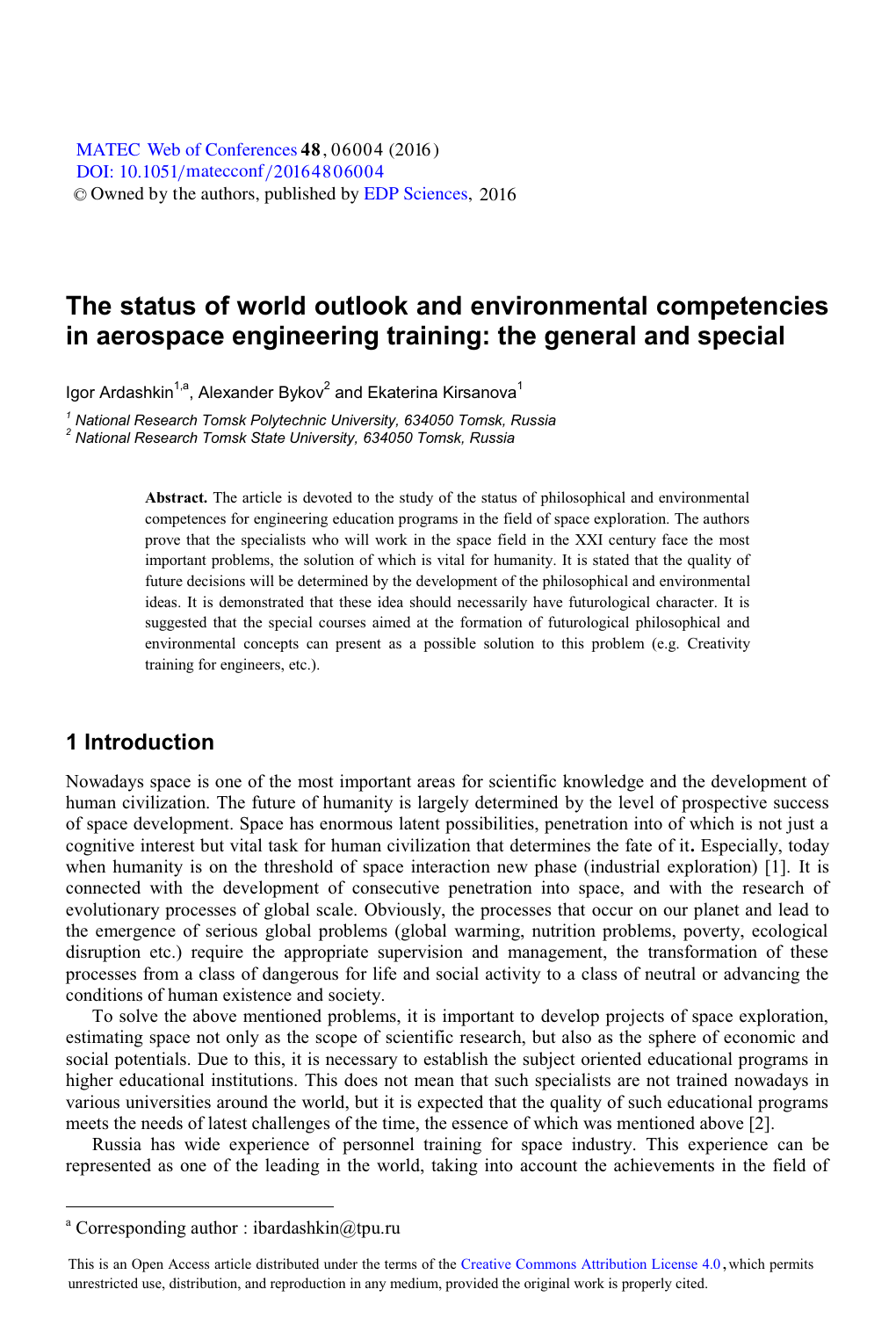space exploration in our country. But today, there are several problems in this area connected with the lack of specialists for enterprises providing the activity of space industry. Usually these problems are related to an age gap of specialists (when very young professionals aged from 22-23 years and very senior professionals over the age of 60 years work together), to loss of work attractiveness in the space industry for economic and social reasons, to the degree of image and to the reform of educational standards etc.

With a glance to the current situation it is necessary to appeal to the quality of personnel training for the space industry on the example of Russian Federation. Moreover, the authors try to focus primarily on determination of role and importance of philosophical and environmental competences, believing that the development of these abilities of future experts will determine the quality of their training in general [3, 4]. This interconnection is, primarily, reasoned by the specifics of cosmic sphere – the space that is the most different from the life conditions of our planet, and therefore it represents for people (humanity), the habitat, features and functions of which absolutely other than our usual terrestrial conditions of existence. Hence, the experts who are preparing to explore, to investigate and to be in outer space should take into account as much as possible its specific features in their professional activities, and the task of education, in particular, is to form such competences [5].

### **2 Results and discussion**

Appeal to the issue of the status assessment of philosophical and environmental competences of space exploration of engineering training is determined by several aspects. These aspects are of the different nature: philosophical, cognitive, socio-economic, legislative, environmental, technological, etc.

The main aspect of updating of this topic is current situation on our planet, which is fatal for humanity. The solution of existing and actively growing problems is impossible without active exploration and development of outer space [6, 7]. With it can be connected the identification of approaches to address critical issues of our time. It must be obvious that research in this field has a radically different character and origin, than conventional research on the Earth. For these reasons, research requires a completely different approach due to the fact that a researcher is in a situation of critical uncertainty and cannot always clarify what is happening, especially when describing it in terms of the existing research. Often, some phenomena can be neglected by scientists due to the fact that they do not consider them noteworthy. The situation can often resemble the reality of a fairy tale, where the researcher is required to «go somewhere and to bring something». This reason is more of philosophical nature and is the most general in comparison with other reasons. That, however, does not set aside the necessity to indicate them.

Another aspect of the appeal to the status assessment of philosophical and environmental competences of engineering training of space exploration stems from the first one, but it has independent significance. This is an aspect of cognitive character. The cognitive aspect distinguishes the specificity of human cognitive practice, draws attention to the organization of cognitive process. The fact is that a person within the boundaries of existing terrestrial space, in the process of scientific knowledge usually had to deal with the study objects, available to his perceptive apparatus. In the cognitive sciences, this type of object was named human-dimensional. But when people started to investigate, the microworld (quantum reality) on the one hand, and, they discovered megaworld (space and the universe) on the other hand, then the question about the perception of these worlds arose, because these objects of cognition became non dimensional for human. In order to cognize, to imagine this type of reality a person had to fall back upon to all the efforts, going beyond his empirical possibilities. This reality has been transformed into a mathematical formula, or fantastic images, unrelated to understandable and accessible meanings. This reality was of paradoxical nature. Moreover, in the cognitive sense, the problem of the Unity of the world started to manifest, which was previously testified by scientific principles obtained in physics, (in particular, Heisenberg's uncertainty principle, Bohr's principle of complementarity, etc.).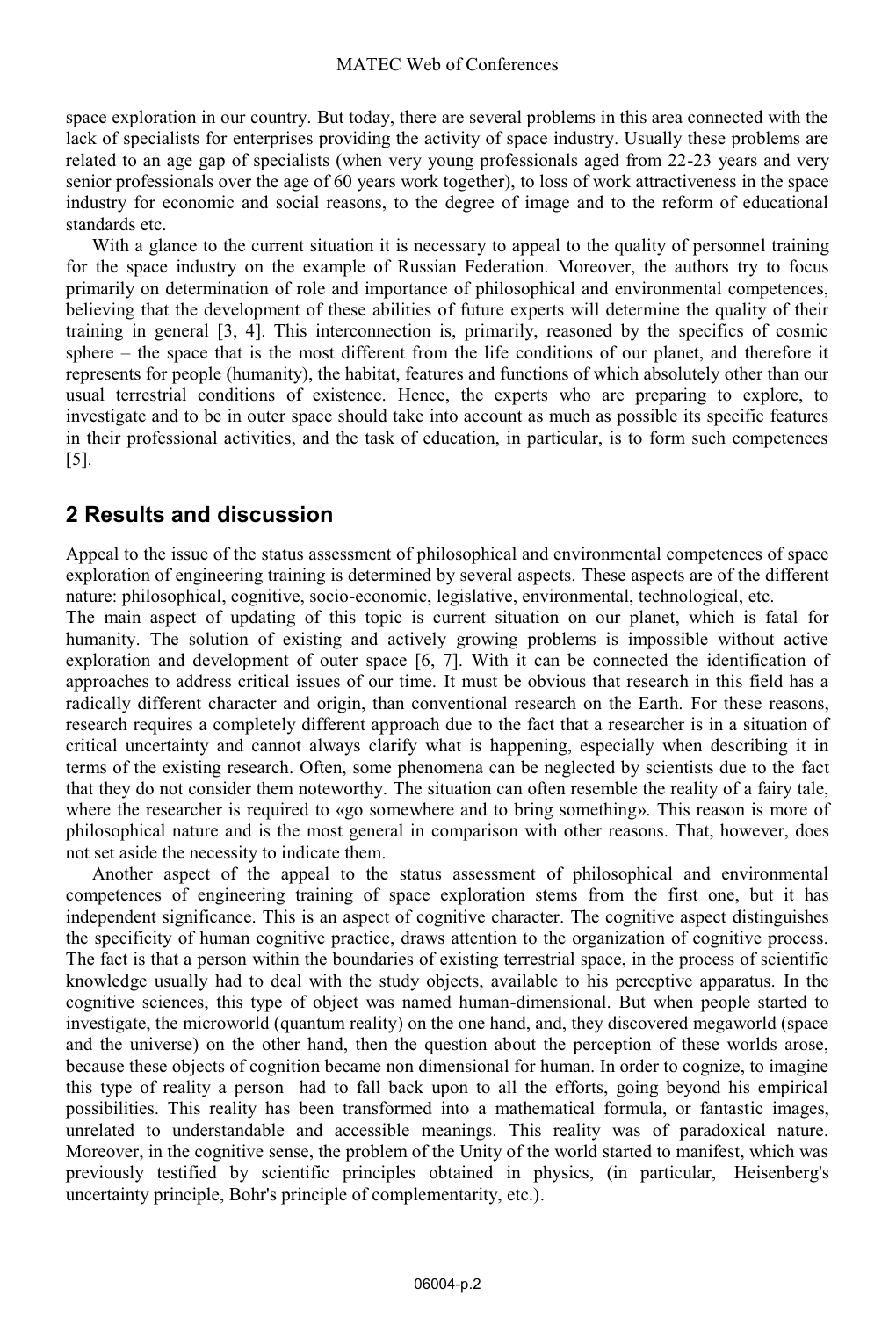Many researchers even started to speak about the formation of a new type of thinking, which began to reflect all the above mentioned transformations. It is proposed to call this type cosmic. Particularly, according to Russian researcher L.V. Shaposhnikova, "new cosmic thinking requires a different system of cognition and other methodological foundations different from those that exist in modern theories of knowledge. Understanding and establishing the new system, there is an urgent need for further development of cosmic thinking ... Space in the context of new thinking is considered, not only as an astronomical concept, but in all its energy wealth and diversity of states of matter ... This system of knowledge will be closely connected with the moral and ethical issues ... Cosmic thinking includes a new approach to the study of human problems as a cosmic structure in which the phenomenon of consciousness is an important evolutionary orientation" [8, 9].

We may not agree with the name of a new type of thinking, we may supplement its existing features with others, but we cannot deny the need of these changes. And the fact that the things which were identified there as nontraditional features of cognitive processes has a frivolous nature, because in this article it is important to indicate this trend without its detailed analysis.

Accordingly, these cognitive transformations cannot be ignored nowadays while engineers training related to the space industry.

A third aspect of status assessment of philosophical and environmental competences of engineering training in the field of space is the fact that today humanity has launched a new stage - the stage of industrial development of space associated with the need to use space resources, outer space, energy, etc. for the benefit of humanity. This assessment is also confirmed in literature.

Particularly, S.V. Krichevsky points out that "at the present time in the field of space activity the transition to the industrial stage is carried out. This stage is represented by the creation of global space systems and technical infrastructure in space, by the solution of vital for humanity actual and future practical tasks of extraterrestrial resources exploration. In this regard, Russia and world community should develop and implement adequate policy (cosmic, scientific, technical, economic, environmental), aimed at natural resources management and natural environment protection in order to ensure sustainable and safe development. This requires the establishment and implementation of appropriate "laws of the game" and administration systems, covering the totality of corresponded relations [7].

Such branch of development should be related to the two previously presented aspects as long as industrial exploration of space must have a fundamentally different nature than its realization on the Earth. Space should become an integrating factor for humanity, should contribute to understanding of the unity of mankind in social and economic development of space. Without this condition it is very difficult to imagine the future of humanity, because if those existing nowadays issues of political, economic, social, religious and ethnic nature remain in the process of space industrialization, it will have a negative impact on the fate of our civilization in general. This integration is needed not only because of ethical and moral reasons associated with a sense of responsibility for their own destiny, but also because of the fact that no country is able to develop and maintain the technological component of industrial space exploration individually. All countries, societies and cultures should contribute to this process, without mutual efforts the process will be impossible. The experience of the international space station clearly demonstrates it [6].

Legal aspect plays important role in the issue of status updating of philosophical and environmental competences of engineering training in space exploration. The fact is that today, the space serves as a place, which is accessible to absolutely every one of our planet, because space expanses are not legally fixed. At the present moment it facilitates the process of space exploration, but if there is an incoordination between the countries about the conditions and rules of exploration and work in space, this legal void can play a negative role. Therefore, aspects of the legal regulation of space exploration are essentially significant and this should be reflected in consciousness of experts, whose professional activity is connected with space. In addition, the integration of human communities on the Earth facing the necessity of space exploration will be more solid if it is carried out on a legal basis, if it governed by legal mechanisms.

The ecological aspect also plays an important role in status assessment of philosophical and environmental competences of engineering training in space exploration. Also it is significant because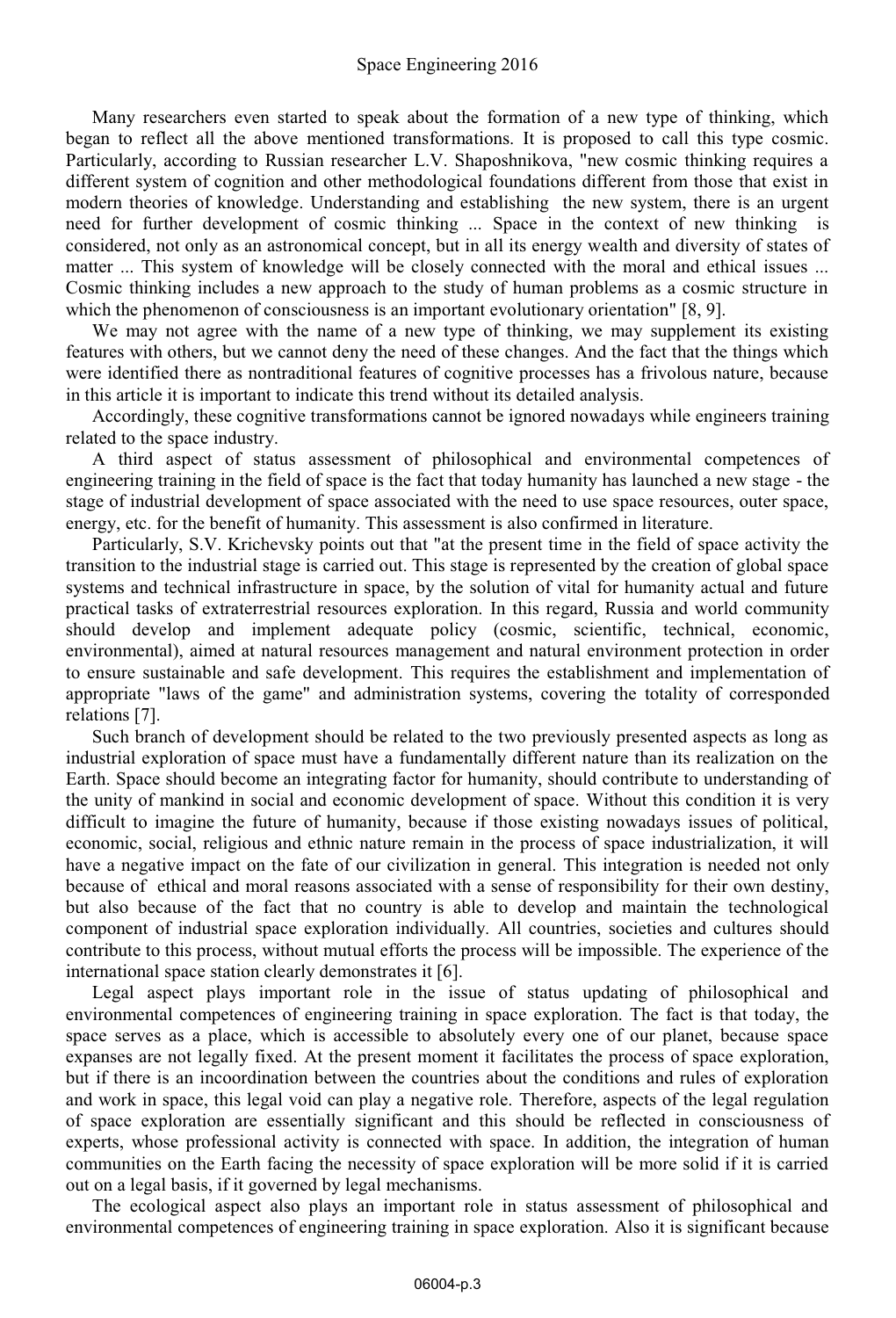in relation to space environmental issues play a dual-use role. Firstly, these aspects are extremely important for the planet, which is experiencing the effects of the most powerful pollution of its history and ecological disruption. Secondly, penetrating into space, humanity risks repeating the negative experience in the new space, which seems, though infinite, but unpolluted. It does not dispense with the necessity of awareness of the problem in time (especially that even nowadays near-Earth space is contaminated enough by so-called "space junk").

According to S.V. Krichevsky, "regulation of extra-terrestrial natural environment is clearly lagging behind space activity that is growing on a set of directions and dimensions, including those already outside the near-Earth space environment (for example, in connection with landings to Mars and plans of its colonization). This reflects not only formal legal relationships, but also an outlook and psychology of people on space activities in extraterrestrial natural environment" [7].

The repercussions of these aspects affect the system of engineering education that is pointed out by many foreign experts. In particular, J. Halb, J. Adamovsky, K. Paul-Vosty state, «this nature of the engineering method is also reflected in the evolution of engineering curricula. In recent years, traditional engineering education in such areas as material science and construction has been complemented with education in ecology, economics, stakeholder participation or ethics in order to react to new challenges in the engineering profession.

One of the more recent challenges in engineering practice and education is the consideration of sustainable development issues (as well as related issues such as climate change, increasing complexity, etc.). Sustainable engineering comprises a life-cycle perspective and consideration of ecological, economic, and socio-cultural aspects [10].

It is obvious that remaining technological aspect of philosophical and environmental competences of engineering training in space exploration should converge all other presented aspects in space engineering and technology development [11]. It is essential that trained expert in the field of space exploration really gets through the mastery of philosophical and environmental competence the image of the area where he has to work. These aspects related to the ideological and environmental competences of educational programs may be described as futuristic as they all involve a certain "flash-forward" into the future, the ability to see something, which does not exist yet, that, how equipment and technology of new type can operate in uncertain conditions.

It is analyzed needs that make us apply to educational standards relating to the preparation of specialists for cosmic sphere in order to find out if they have competences required. To be objective, let us consider the standards of different levels of Bachelor's program (161100 "Guidance, navigation and control"), Specialist's program (160400 "Design, production and operation of rockets and spacerocket complexes"), Master's program (160400 "Missile Systems and Space") [12-14]. The educational standard of bachelor educational program includes 16 general cultural competences, specialist's program - 17 general cultural competences, the standard of master's program - 17 general cultural competences. If you compare the content of these competences with the content of similar competences, but of the standards of other engineering programs not related to space exploration, you can find out that contents are almost identical (e.g. 140400 Power and Electrical Engineering (Bachelor) 130101 Applied Geology (specialty), 04.15.01 Mechanical Engineering (Master)) [15-17]. This means that the futurist aspect of philosophical and environmental competences of the preparation of specialists in the field of space exploration is not taken into account [18].

According to the authors of this article, this is an important omission because the fate of mankind and the earth civilization depend on the activity of the future specialists to a large extent. In this article the authors are not ready to offer a full set of competences of futurological plan, but they are ready to name several options for a possible solution of this problem. In particular, in 2016 within the educational bachelor program of Tomsk Polytechnic University the course "Creativity training for engineers" was introduced. One of the most important tasks of it is the development of creative competences, imagination of students within the framework of above mentioned futurological format. If students do not generate images of reality beyond the ordinary boundaries, if they are not forced to look for unorthodox solutions, then during their professional activities they will not be able to find necessary engineering solutions, especially when it comes to the scope of space. It is possible to offer a similar course aimed at developing the environmental competencies, which will focus on the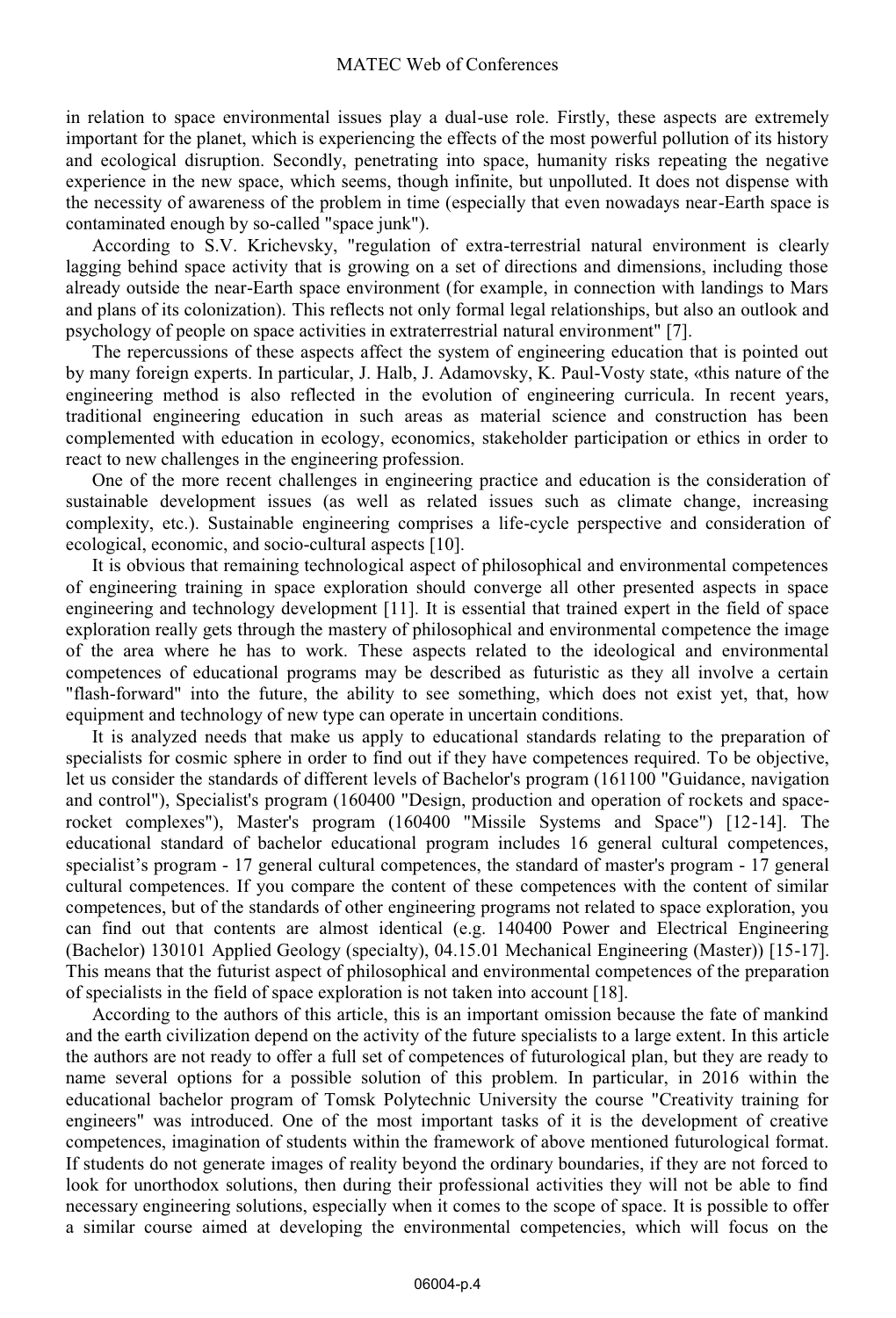development of ecological concepts and skills of extraterrestrial type (for example, extraterrestrial space ecology).

To confirm this idea, we would like to appeal to historical analogy related to the development of space industry in our country. Russia (USSR) launched the first artificial satellite into space, the first man, they first came out in outer space, etc. not only because enormous financial, material and human resources were used, but also because, long before these events in our country new direction called Russian cosmism was widely practiced. For contemporaries the ideas of N.F. Fedorov, K.E. Tsiolkovsky, V.I. Vernadsky and others seemed especially inexplicable and inapplicable, fantastic, but with the help of them people were forced to think about the connection of the Earth and space, about the possibility of penetrating into space. As noted by L. Margulis, D. Sagan, "it is impressive how Vernadsky erased rigid distinction between living organisms and inanimate environment, describing life globally, even before the first images of the Earth surface from space. In fact, Vernadsky created for the space the same thing as Darwin for the time: as Darwin showed that life arose from a common ancestor, so Vernadsky showed that life is "built-in" in unbreakable indissoluble material - biosphere. Life is a community processing energy from the sun into earth substance" [19].

## **3 Conclusion**

To conclude with, it should be noted that the status of philosophical and environmental competences of engineering training of specialists in the field of space exploration will play one of the defining roles. This conclusion is due to the nature of the professional activity of such specialists, according to which they will prepare the technological developments and solutions to an environment that is radically different from the Earth. Therefore, futurist aspect of philosophical and environmental competences of future experts will have to determine the nature of their futuristic technological solutions and developments. As one of the possible ways in order to form such competences the authors propose to organize special courses aimed at creating futurological context of educational preparation (e.g. Creativity training for engineers).

## **Acknowledgement**

The article is supported by the Russian Humanitarian Science Foundation grant.

### **References**

- 1. B. S. Caldwell, Act. Astr. **112** (2015)
- 2. J. Rodriguez, A. Laveron-Simavilla, J.-M. del Cura, J. M. Ezquerro, V. Lapuerta, M. Cordero-Gracia, Adv. In Sp. Res. **56**, 7 (2015)
- 3. S.P. Kurdyumov, *Mater. mezhd. nauch.-obshch. konf*. **1** http://lib.icr.su/node/877
- 4. G.D. Dulnev, *Mater. mezhd. nauch.-obshch. konf*. **1** http://lib.icr.su/node/885
- 5. B. Donald, Act. Astr. **107** (2015)
- 6. P. Dias, Scien. and Engin. Ethic. **20**, 2 (2014)
- 7. T. Thumm, J.A. Robinson, Act. Astr. **103** (2014)
- 8. S.V. Krichevskiy, *Osvoenie vnezemnykh prirodnykh resursov I okhrana okruzhayushchey sredy. Upravlenie sotsioprirodnymi sistemami: filosofsko-metodologicheskie aspekty* (Rossiyskiy arkhiv gosudarstvennykh standartov, Moscow, 2006)
- 9. L.V. Shaposhnikova, *Mater. mezhd. nauch.-obshch. konf*. **1** http://lib.icr.su/node/876
- 10. I.B. Ardashkin, L.A. Korobeynikova and A.V. Popova, Mat. Web of Conf. **37** (2015)
- 11. J. Halbe, J. Adamowski, C. Pahl-Wostl, Jour. of Clean. Prod. **106** (2015)
- 12. R. Correal, G. Pajares, J.J. Ruz. Robot. **34**, 2 (2016)
- 13. *Prikaz ob utverzhdenii federalnogo gosudarstvennogo obrazovatelnogo standarta vysshego obrazovaniya po napravleniyu podgotovki 161100 Sistemy upravleniya dvizheniem I navigatsiya.*